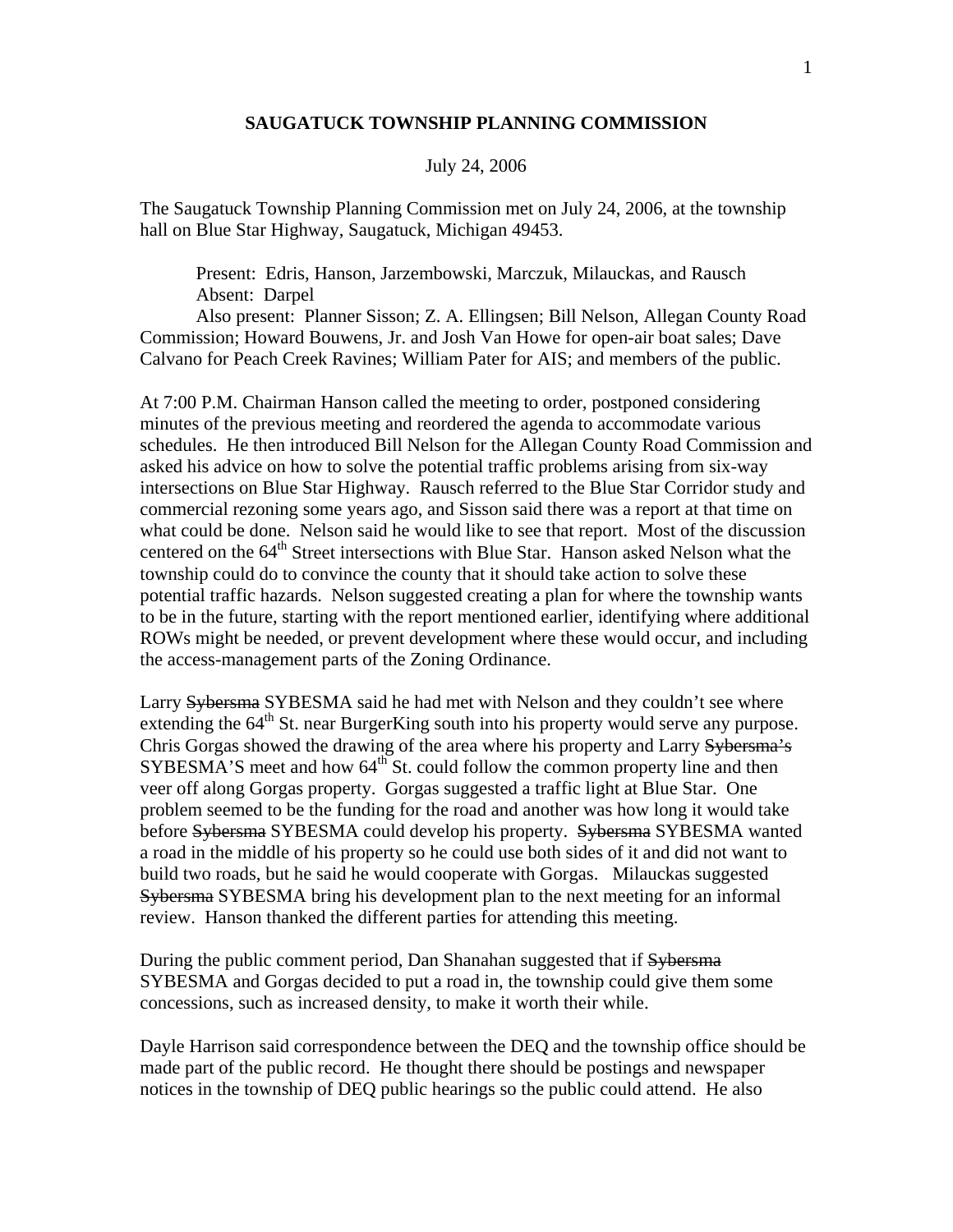thought the township needs a traffic light on Blue Star and shouldn't wait for these two property owners to agree. Nelson said traffic studies showed Blue Star and  $64<sup>th</sup>$  as busy, but there have been no accidents. Milauckas asked what the time frame is for securing a traffic light, and Nelson replied, "Three or four months," and it could be at the intersection in question.

Hanson invited Howard Bouwens, Jr. to continue with a hearing on his request for SAU for open-air boat sales at the former Onken building on Maple St. Hanson enumerated the issues brought up at the previous meeting: Access to Blue Star, no display of boats in the parking lot on Maple, lighting, pilings preventing unauthorized access from Blue Star, screening for neighbor to the south, "No stopping/standing" signs on Blue Star, motors to run only inside the building, drain to storm sewer, hours of operation. Bouwens introduced his tenant, Josh Van Howe, and his lawyer, Randy Schipper, who said the tenant did not anticipate any type of engine repair, only washing the boats. Van Howe said his was a brokerage business, not high volume but higher-end boats, and he needed office space, storage and display space, a place to install electronics, and a place to clean boats when they are sold. Hours of operation would be 7:30 to 5:30 or occasionally later, Monday through Friday, till 1:00 on Saturday, and no Sundays. Rausch requested that Van Howe use only one driveway cut on Blue Star, and Milauckas clarified that it would be used only when boats are delivered.

Sue Lark, the neighbor across Maple, asked about lighting, all night? Humming? Sisson pointed out that the lights on the boat hulls would have to be directed down. Ron Van Wieren, the neighbor to the south, said he had a letter from Nelson of the Road Commission saying he had no problem with two driveways to Blue Star. Van Wieren added that there is a high, very bright light on the Maple Street side which is on all night. Rausch had a letter dated May 14, 2004, from Onken promising shrubbery screening for the south side, but it was never done. Van Wieren said he wanted screening of the 62 feet of open area between the properties. Sisson said 5-7 foot trees or a 6 foot fence would satisfy the Ordinance. Warren Englebrecht, another neighbor, said he retracted his opposition because he now has more faith in the plan. About shrink wrapping boats, Van Howe said he needed to be flexible but did not want it to be an eyesore. Milauckas wanted to clarify how many boats could be parked on the Maple Street side, and Lark said she had no objection to seeing boats on Maple Street. The north side of the parking lot would be the obvious place, said Hanson, because the office is on the south side.

The Commissioners reviewed the four general standards for SAU in Sec. 40-693 of the Zoning Ordinance. Jarzembowski was concerned about an accidental spill of some hazardous material down the drain, and Atty Schipper said the cost of installing a grease trap, etc. would be \$4000. He said the possible spill could be monitored by the appearance of stains on the floor. Z. A. Ellingsen was consulted, and he said he didn't know whether this drain was connected to the storm or sanitary sewer, it was an issue for the plumbing inspector, but he agreed that usually inside drains are connected to the sanitary sewer.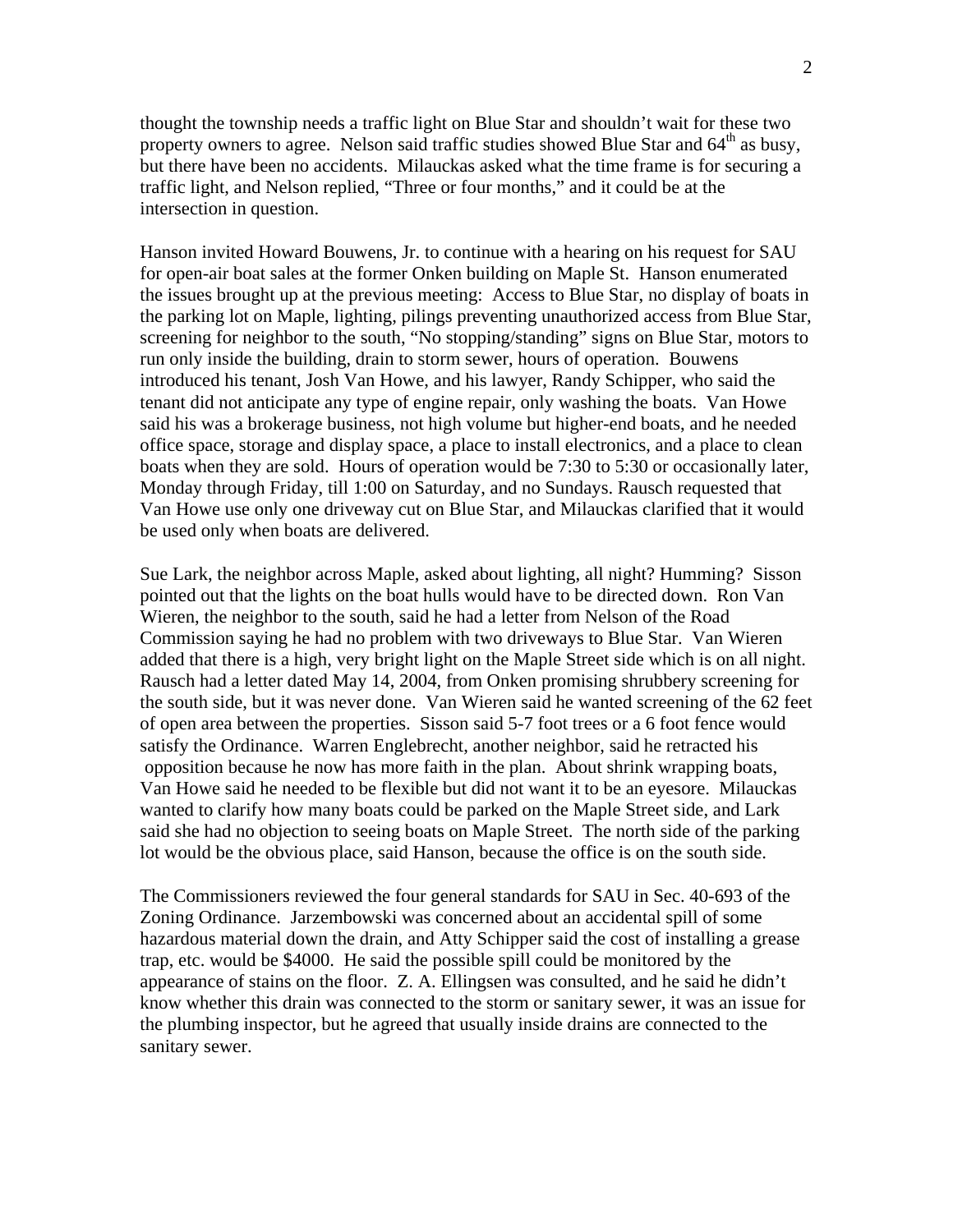Rausch made a motion to approve the SAU for Howard Bouwens, Jr. for outdoor boat sales at 365 Maple Street in the C-2 zone with the following conditions: (1) That lighting be directed downward in compliance with the Lighting Ordinance and the existing Maple Street security light be corrected to comply with that Ordinance; (2) That except for the security light, lights on the Maple Street side should go off at 10:00 P.M.; (3) That the south lot line be screened with a 6 foot privacy fence from the east end of the building to the existing tree line and that the front lot line be landscaped; (4) That the pilings along Blue Star appear as on the site plan; (5) That two "No stopping/standing" signs be requested for the Blue Star side; (6) That the hours of operation be Monday through Friday 7:30-5:30, Saturday 7:30 to 1:00, none on Sunday; (7) That there be no engine repair on premises; (8) That delivery of boats to display pads shall be from Blue Star only; and (9)That there be a limit of boats displayed in the north end of the parking lot on Maple to three, and also on Blue Star to three. Milauckas seconded the motion and it carried unanimously.

After a brief break, Hanson opened the public hearing at 9:10 on the application by RomVano for SAU for a boardwalk and four non-permanent floating finger piers along the Kalamazoo River across from Peach Creek Ravines. Secretary Rausch read the notice published in the newspaper. Dave Calvano displayed his site plan and explained that the area had been rezoned to R-2, and the DEQ was calling his project a "marina" because it would be used by more than one person, that is, the residents of his development of 18 to 21 homes. He said the dock has to be at 100-year flood level, according to the DEQ, or 4 feet above the current water level so there will be steps to get down to the floating fingers. Hanson reviewed the items on Sisson's memo dated July 21, which called for clarification on whether the finger piers can only be constructed if the water level returns to the ordinary high water mark of 581.5'; inclusion in the site plan of the second parcel of land along with ownership information, etc; clarification of whether motorized watercraft may use the "marina;" limitation of use to lot owners in Peach Creek Ravines; a letter from the Allegan County Road Commission for activity within the right-of-way; and prohibition from parking vehicles along the roadway for the duration of boating activities. Calvano said his attorney had sent a letter which treated all these points. Also an e-mail dated July 24 from Sisson suggested other limitations and exceptions related to the sale of the "marina." Calvano said no camping or campfires would be permitted, boats will be stored on the docks, and no unnecessary vegetation will be removed in the construction.

Hanson read a letter from Bob and Kathy Roper, neighbors, who are opposed to the "marina" because it is too large for the area, residential values will be compromised by it, it will be a traffic safety hazard; and if the river comes back up, other craft besides kayaks and canoes could be docked there. He also read a letter in support from Ms. Gray and Mr. Wolbring WOLBRINK and another letter in opposition from Gerald Cooper, who thought this would be a traffic hazard.

Hanson opened the meeting to public comment, and Gerrit Sturrus, 6377 Old Allegan, said he did not understand "marinas" in an area where no boats can be used, where you can't get in even in a flat-bottom boat; whereas there is a perfect spot nearby,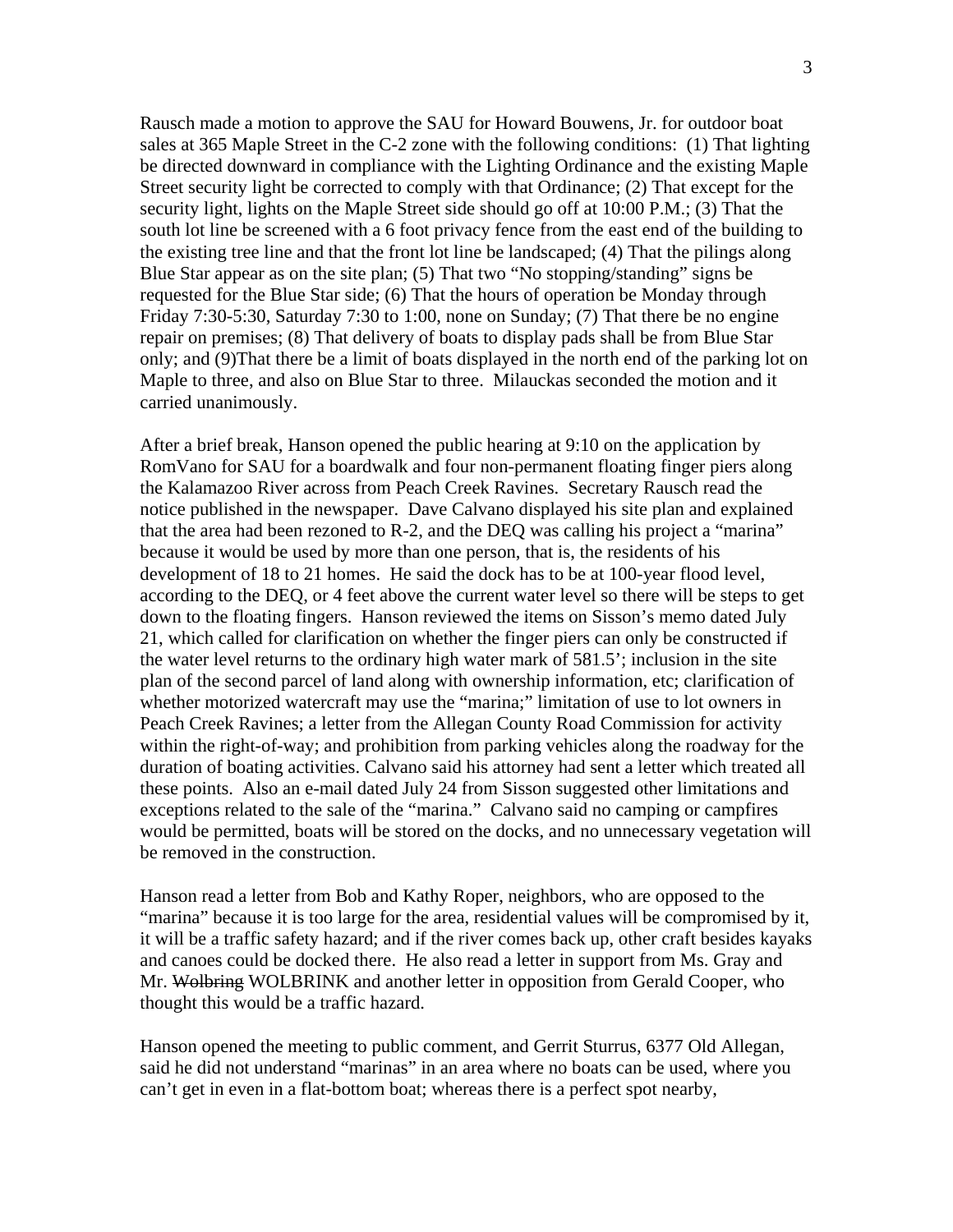Hacklanders Landing, which can be used for canoes and kayaks, where there is plenty of parking space. He was concerned that the natural environment not be destroyed by dredging.

Dayle Harrison, on behalf of the Kalamazoo River Protection Association, warned that once a marina permit is secured, there are no longer limits on what can ensue, referring to Deep Harbor Marina where more and more slips were permitted. Milauckas challenged this statement because he insisted the township still had to give approval to expansion. Harrison said if the PC only gave Calvano a limited approval on a number of docks, rather than a "marina," the PC would still have the final say on any possible expansion, but if the PC went along with the DEQ "marina," the PC would no longer have control. Harrison went on to show that this is funneling for a number of residents who would not ordinarily have riparian rights. There are plenty of other marinas in the area. This would destroy wildlife, change the character of the neighborhood and be a safety hazard.

Kathy Roper added that if the water level comes up, and motor boats begin to appear at this dock, she didn't want to be the neighbor who had to monitor that. Milauckas said he thought if the approval said "no motorized boats," and motor boats appear, a complaint from a neighbor should bring a reaction from the township.

Dan Shanahan said he owns a lot in Peach Creek where he also represents the properties and he thought the only boats that would be used there would be dinghies, even if the water level came back up. He suggested requesting "no parking" signs from the County.

Rausch made a motion to close the public portion of the hearing, Milauckas seconded and the motion carried.

Milauckas made a motion to table the SAU request by Calvano for a "marina" to the next meeting August 28 to review the information provided and consult with the township planner. Edris seconded and the motion carried. It was suggested that Calvano consult directly with Planner Sisson to clarify the issues in his memo.

After a brief recess a public hearing was opened at 10:20 to consider a zoning change from C-3/A-1 to all C-3 of a 14-acre parcel located on the east side of Blue Star ¼ mile south of I-196 interchange #36 for Automated Integrated Systems, a company which assembles and sells tarping system kits for dump trucks. Jason Hall of Lamar Construction showed the plan for a warehouse and explained that the company would rather build on this parcel, shown as parcels B and C on the plan, because it is already cleared, whereas the property it also owns on the west side of Blue Star, already C-3, is heavily wooded. It is a growing company, expecting to expand from 35 employees to 60 by 2008. Bill Pater with AIS said the company had rented property across from Hanson Machine. They do light packaging during the day inside the building, which will be 25,000 to 30,000 s.f., not involving much of the parcel, leaving a lot of buffering. Occasionally large trucks will arrive during the day. There will be a retention pond. The access drive, parcel C on the plan, is already zoned C-3. Marczuk asked what the future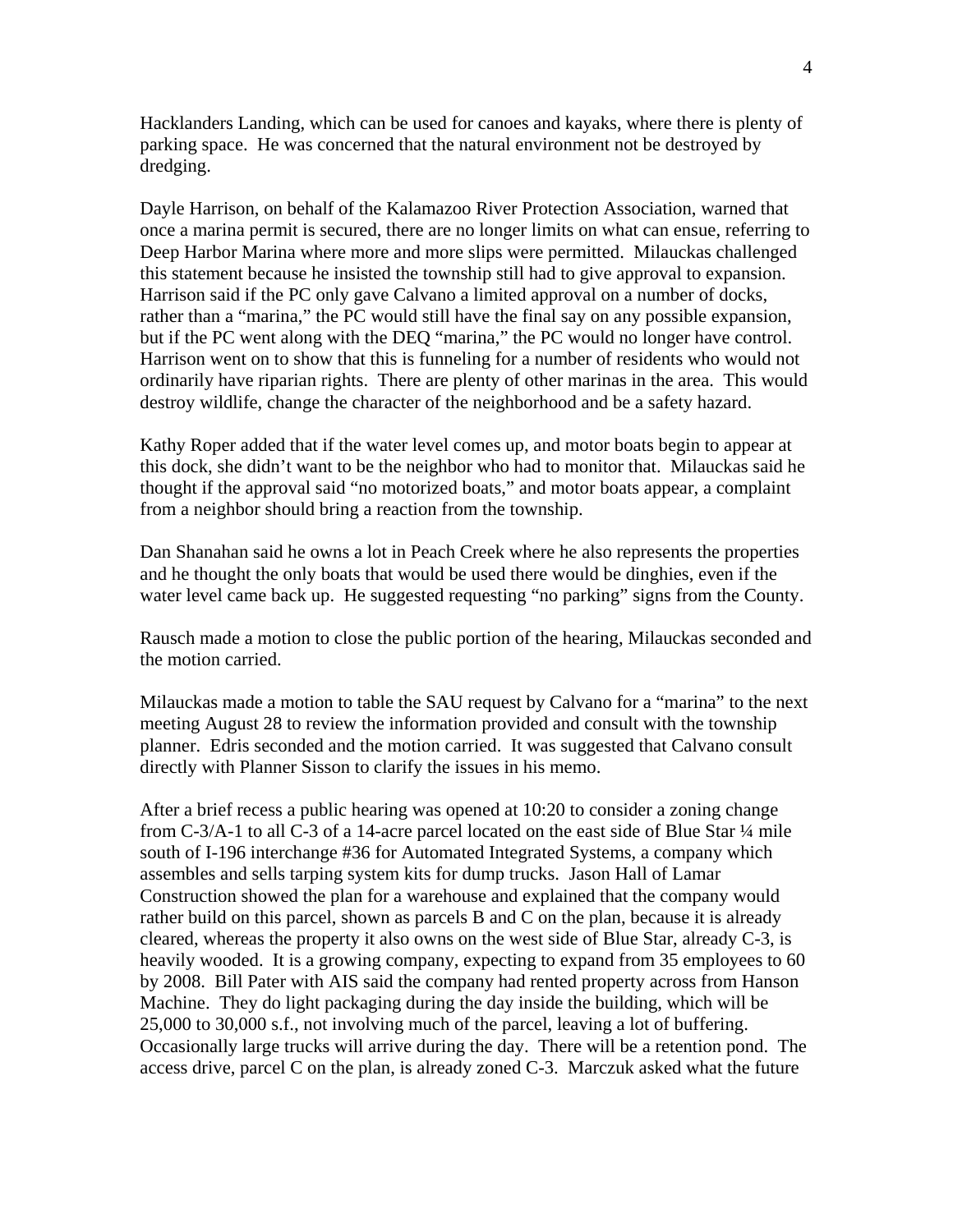plans are for the parcel across Blue Star, and was told it was not for sale, that they did not need a larger facility than the one proposed.

Hanson asked if there were anyone in opposition to this proposal, and George Stoutin, 2753-2755 Blue Star Hwy, the "Horseshoe," asked for an explanation of the notification process because he said he just received the notice three days ago and others did not receive any. Hanson read the list of neighbors to be notified and said notice had been mailed June 27.

Dave Heilman, 2753-2755 Blue Star, asked if the property has been sold and was told it was closed on a month ago. He asked what happens if the property sells later on after being rezoned, can it be expanded, what kind of businesses are allowed. Hanson reminded him that this hearing is only for rezoning and referred him to a list of possible uses in the Zoning Ordinance. A site plan would be required later on. He asked about hours of operation and Pater told him Monday-Friday 7:00 A.M. to 6:00 P.M. UPS arrives at 5:00 P.M.

Brent Van Oss,  $6742 \times 126^{th}$  Ave., wondered if they realized that there are no public utilities to serve such a large installation, and the builders said they did, but they described the preparations they would make for fire suppression with a reservoir.

Heilman wondered how they would provide sixty parking spaces without clearing any more woods. He said the tree line is right on his property line. Pater replied that he had been told that 60 parking spaces would take up  $18,000$  s.f.  $+ 30,000$  s.f. of building only added up to about one acre, and there are 14 acres in the parcel. Hanson said there was some confusion about the actual acreage. There was some discussion about whether the entire parcel needed to be rezoned C-3. Pater offered to make a deed restriction on further tree-cutting around the perimeter.

Jerry Schippa, 2750 Blue Star Hwy., was concerned about added traffic and more access points to Blue Star. Pater said the traffic is already there because most workers come from Fennville to their current site just across I-196.

Paul Heiber, 2790 Blue Star, Hunters' Lodge, was concerned about losing the rural nature of the area.

Rausch made a motion to close the public portion of the hearing, Marczuk seconded and the motion carried.

Milauckas asked Ellingsen how to classify this business, warehouse, sales, manufacturing? Is it permitted in C-3? In the notice, Ellingsen called it "wholesale sales and service," referring to the Zoning Ordinance, Stoutin thought it was "manufacturing," and Milauckas said the applicant calls it a "warehouse." Rausch wondered if it could be used for the applicant's purpose as it is zoned. The Commissioners proceeded to examine the "Criteria for considering…rezoning request." They also consulted the "Future Land Use Plan," which called for low density development. There was some